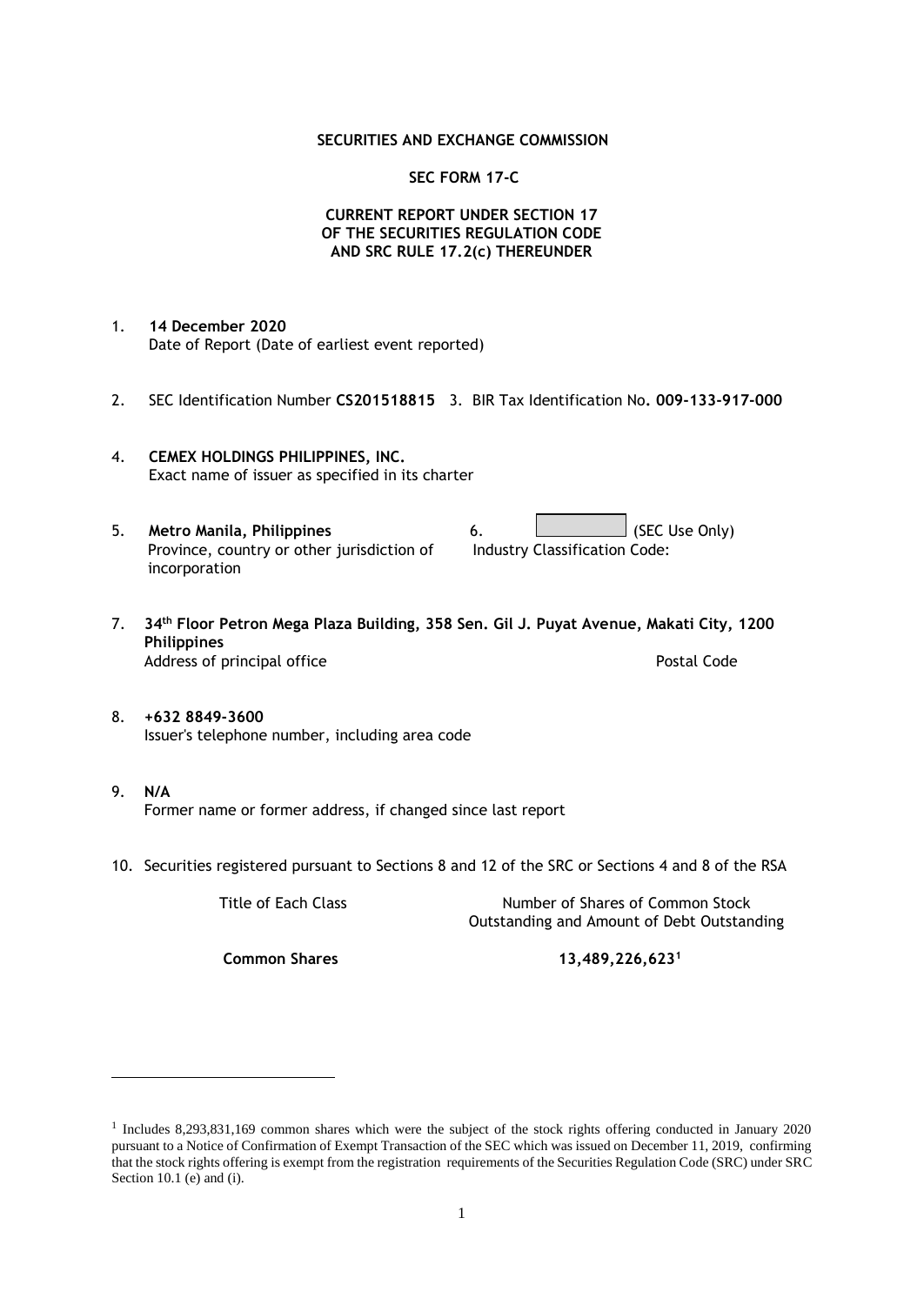11. Indicate the item numbers reported herein: **Item 9 - Other Events**

**CEMEX HOLDING PHILIPPINES, INC. ("CHP") reports on the use of proceeds realized from the Stock Rights Offering (SRO) of 8,293,831,169 common shares of CHP. Based on the Offer**  Price of **P1.54** per share, the total proceeds from the SRO amounted to P12,772,500,000.26.

**The following costs and expenses were disbursed/charged today against the SRO proceeds:**

| USE OF PROCEEDS/PURPOSE                                                                     | <b>AMOUNT</b> (in<br>Pesos) |
|---------------------------------------------------------------------------------------------|-----------------------------|
| Costs and expenses associated with the SOLID Cement plant<br>expansion project <sup>1</sup> | 67,257,675.25               |

<sup>1</sup>*Funded through advances made by CHP to Solid Cement Corporation ("SOLID") under the Revolving Master Loan Facility Agreement dated 3 March 2020 entered into between CHP, as lender, and SOLID, as borrower*

#### **SIGNATURES**

Pursuant to the requirements of the Securities Regulation Code, the issuer has duly caused this report to be signed on its behalf by the undersigned hereunto duly authorized.

**CEMEX HOLDINGS PHILIPPINES, INC. 14 December 2020 Issuer Date** 

launete sin de seu -

 **Jannette Virata Sevilla Compliance Officer**